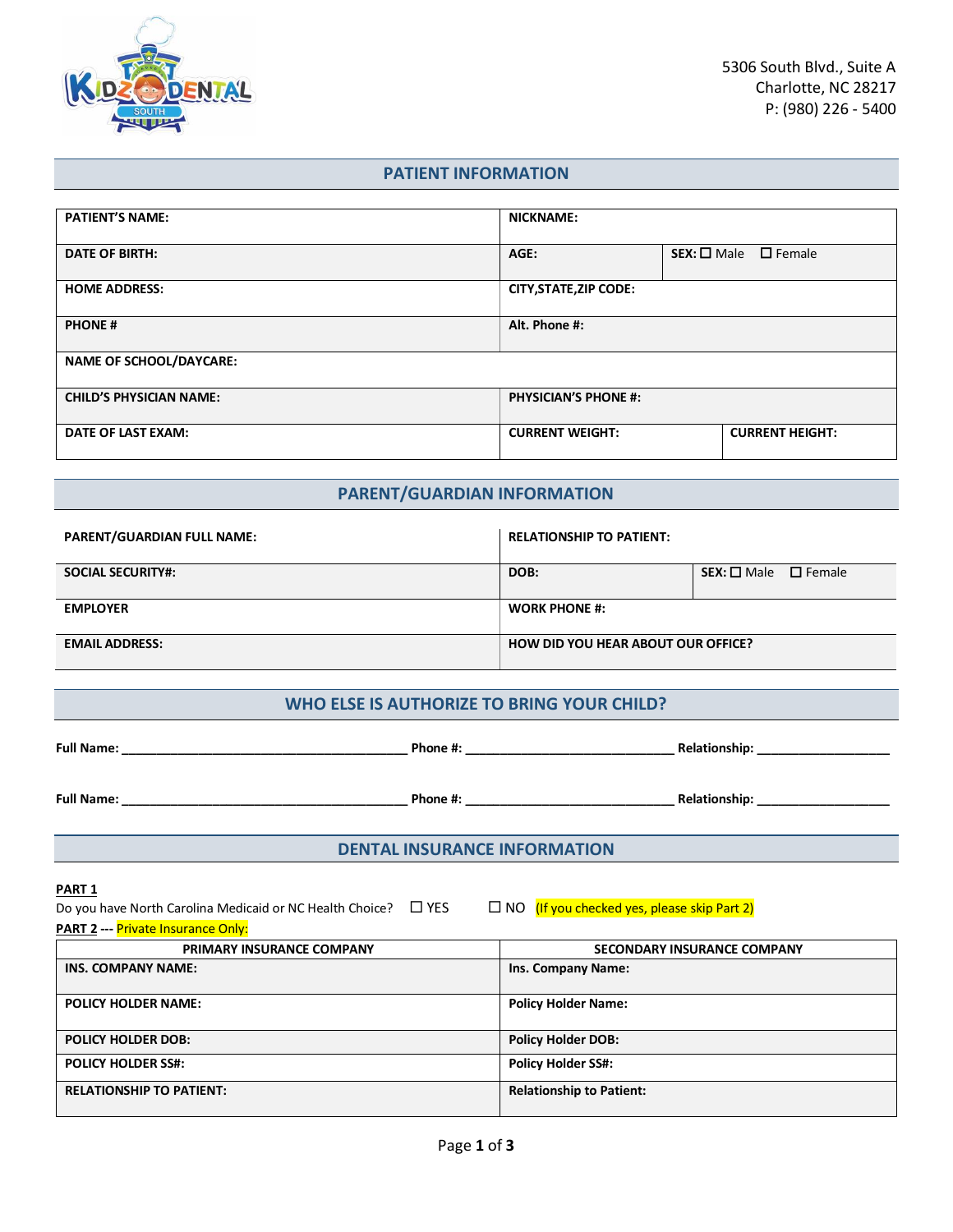

## **DENTAL HISTORY**

**Reason for visit today: \_\_\_\_\_\_\_\_\_\_\_\_\_\_\_\_\_\_\_\_\_\_\_\_\_\_\_\_\_\_\_\_\_\_\_\_\_\_\_\_\_\_\_\_\_\_\_\_\_\_\_\_\_\_\_\_\_\_\_ Date of Last Dental Exam: \_\_\_\_\_\_\_\_\_\_\_\_\_\_\_\_\_\_\_**

| <b>Former Dentist:</b>                                              | <b>Former Dentist Phone #:</b> |                                                                                        |
|---------------------------------------------------------------------|--------------------------------|----------------------------------------------------------------------------------------|
| Do you have current records (including x-rays) from another office? | $\Box$ Yes $\Box$ No           |                                                                                        |
| Has your child complained about any dental problems?                | $\Box$ Yes $\Box$ No           | If yes, describe:                                                                      |
| Any injuries or surgeries to the mouth, teeth, or head?             | $\Box$ Yes $\Box$ No           | If yes, describe:                                                                      |
| Does your child still take the bottle or sippy cup?                 | $\Box$ Yes   $\Box$ No         |                                                                                        |
| Does your child brush daily?                                        | $\Box$ Yes $\Box$ No           | How often:                                                                             |
| Is dental floss used?                                               | $\Box$ Yes $\Box$ No           | How often:                                                                             |
| Do you assist your child with brushing?                             | $\Box$ Yes   $\Box$ No         |                                                                                        |
| Does your child have any of the following habits?                   | Biting $\Box N/A$              | $\Box$ Thumb Sucking $\Box$ Pacifier $\Box$ Finger Sucking $\Box$ Grinding $\Box$ Nail |
| How does your child receive fluoride?                               |                                | $\Box$ Water Supply $\Box$ Dentist $\Box$ Toothpaste $\Box$ Tablets $\Box$ Other       |
| Child's attitude towards dentistry:                                 |                                | $\Box$ Outstanding $\Box$ Good $\Box$ Adequate $\Box$ Other                            |

# **MEDICAL HISTORY**

| Allergies (Food, Drug, Dust, Additional)<br>If Yes, please list:                                        | $\Box$ Yes   $\Box$ No | Is your child currently taking any medications? If yes,<br>please list down below | $\Box$ Yes $\Box$ No   |
|---------------------------------------------------------------------------------------------------------|------------------------|-----------------------------------------------------------------------------------|------------------------|
| <b>Rheumatic Fever/Rheumatic Heart Disease</b><br>If Yes, is Pre-Med Needed? $\square$ Yes $\square$ No | $\Box$ Yes $\Box$ No   | Are your child's immunization's current?                                          | $\Box$ Yes $\Box$ No   |
| Diabetes TYPE 1 or TYPE 2 (circle one)                                                                  | $\Box$ Yes   $\Box$ No | Speech, Learning, or Hearing Disorders                                            | $\Box$ Yes $\Box$ No   |
| Convulsions, Seizures, Fainting, or Epilepsy                                                            | $\Box$ Yes   $\Box$ No | <b>Blood Transfusion</b>                                                          | $\Box$ Yes   $\Box$ No |
| Anemia                                                                                                  | $\Box$ Yes   $\Box$ No | <b>Bruise Easily</b>                                                              | $\Box$ Yes   $\Box$ No |
| <b>Asthma or Hay Fever</b>                                                                              | $\Box$ Yes   $\Box$ No | <b>Bleeding Disorder</b>                                                          | $\Box$ Yes   $\Box$ No |
| High or Low Blood Pressure (circle one)                                                                 | $\Box$ Yes   $\Box$ No | <b>Kidney or Bladder Problems</b>                                                 | $\Box$ Yes $\Box$ No   |
| Tuberculosis or other lung problems                                                                     | $\Box$ Yes   $\Box$ No | Pneumonia                                                                         | $\Box$ Yes $\Box$ No   |
| <b>Liver Problems</b>                                                                                   | $\Box$ Yes   $\Box$ No | Heart Murmur, Mitral Valve Prolapse, Heart Defect                                 | $\Box$ Yes $\Box$ No   |
| Hepatitis, jaundice or other liver disease                                                              | $\Box$ Yes   $\Box$ No | <b>Heart Pacemaker</b>                                                            | $\Box$ Yes $\Box$ No   |
| <b>Psychological or Emotional Problems</b>                                                              | $\Box$ Yes   $\Box$ No | <b>Stroke</b>                                                                     | $\Box$ Yes $\Box$ No   |
| <b>Kidney Disease</b>                                                                                   | $\Box$ Yes   $\Box$ No | <b>Thyroid Problems</b>                                                           | $\Box$ Yes $\Box$ No   |
| AIDS or HIV positive                                                                                    | $\Box$ Yes   $\Box$ No | Cancer/Tumor                                                                      | $\Box$ Yes $\Box$ No   |
| <b>Explain any other Medical Concerns:</b><br>Medications/Supplements: _                                |                        |                                                                                   |                        |

**I have read and answered the above questions to the best of my knowledge.**

**Parent/Guardian Name: \_\_\_\_\_\_\_\_\_\_\_\_\_\_\_\_\_\_\_\_\_\_\_\_\_\_\_\_\_\_\_\_\_\_\_\_\_\_ Signature: \_\_\_\_\_\_\_\_\_\_\_\_\_\_\_\_\_\_\_\_\_\_\_\_\_\_\_\_\_\_\_\_\_\_Date: \_\_\_\_\_\_\_\_\_\_\_\_\_**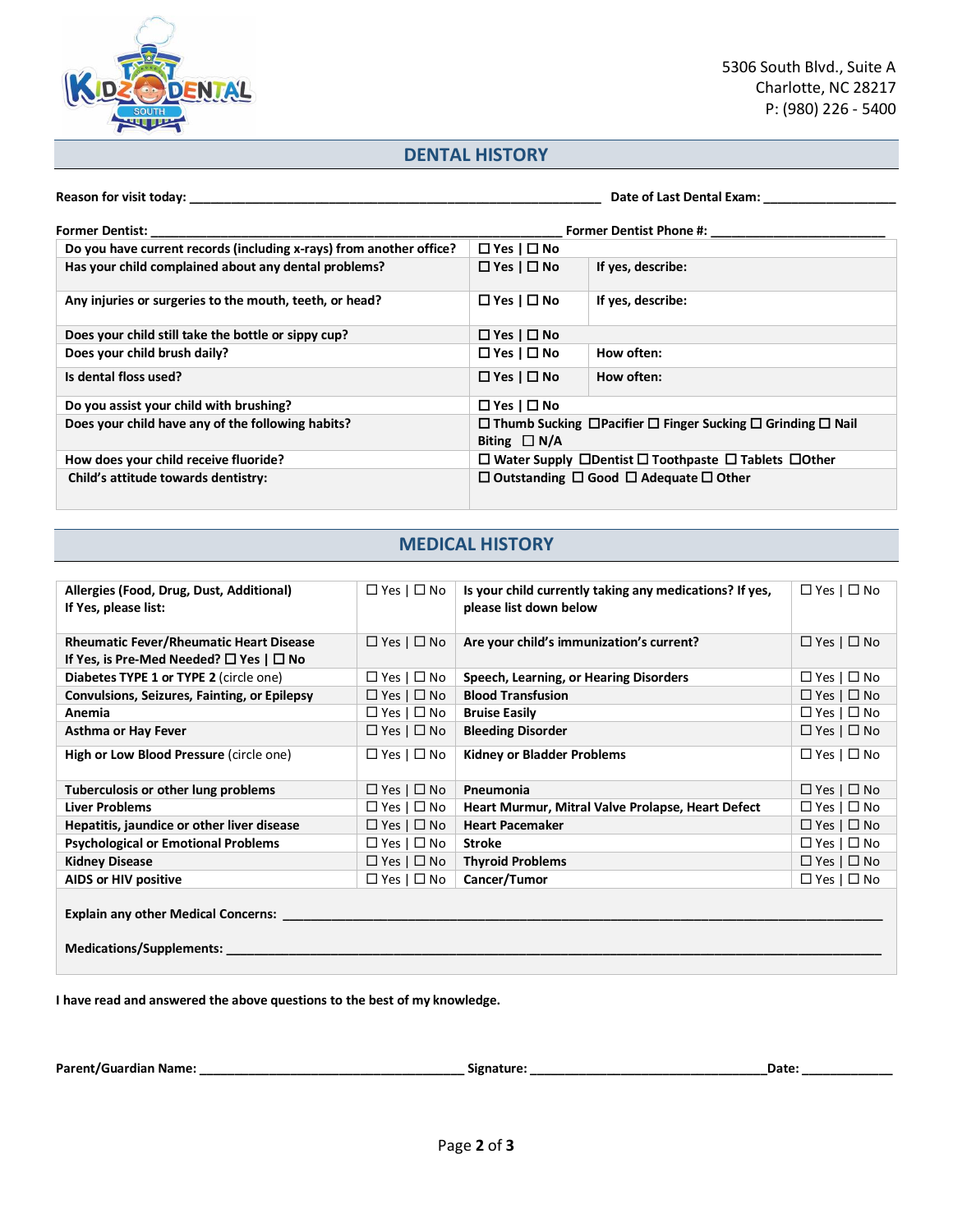

### **ANESTHESIA CONSENT**

#### **Local Anesthesia (Tickle Juice)**

I understand that local anesthesia may be used during the dental treatment. I understand that there are risks involved with anesthesia. These risks include but are not limited too; dizziness, nausea, vomiting, accelerated heart rate, slow heart rate, and allergic reaction. I am aware that local anesthesia may take a while to subside so I must be aware that my child doesn't bite him/herself.

#### **Nitrous Oxide (Laughing Gas)**

I understand that nitrous oxide and oxygen may be used during dental treatment. Nitrous oxide is perhaps the safest sedative in dentistry. It also carries risks. These risks include but are not limited too; dizziness, nausea, vomiting, accelerated heart rate, slow heart rate, and allergic reaction. Please ask the staff if you have any questions or concerns regarding this consent form.

**I hereby acknowledge that I have read this consent regarding anesthesia.**

| <b>Parent/Guardian Name:</b> | Signature: | Date |
|------------------------------|------------|------|
|                              |            |      |
|                              |            |      |

**AUTHORIZATION AND CONSENT**

 $\boxtimes$  I hereby authorize the performance of dental services upon the above-named patient and whatever procedures that the judgement of the doctor may decide in order to carry out these procedures. I also authorized and request the administration of any anesthetics and x-rays as may be deemed necessary and advisable by the doctor.

 $⊠$  **Kidz Dental South** is authorized to release protected health information about the patient to the entities listed below. The purpose is to inform the patient or others in keeping up with the patient's dental health.

Release of information is allowed to the parties below: (**check all that apply)**

| Voicemail | $\Box$ Yes   $\Box$ No      |                                                                                                                           |  |                                                                                                                                                                                                                                |
|-----------|-----------------------------|---------------------------------------------------------------------------------------------------------------------------|--|--------------------------------------------------------------------------------------------------------------------------------------------------------------------------------------------------------------------------------|
| Spouse    | $\Box$ Yes $\Box$ No        |                                                                                                                           |  |                                                                                                                                                                                                                                |
|           |                             | The patient/responsible party has the right to revoke this authorization at any time with written notice to the provider. |  |                                                                                                                                                                                                                                |
|           |                             |                                                                                                                           |  | Date: the contract of the contract of the contract of the contract of the contract of the contract of the contract of the contract of the contract of the contract of the contract of the contract of the contract of the cont |
|           | <b>TERMS AND CONDITIONS</b> |                                                                                                                           |  |                                                                                                                                                                                                                                |

 $\boxtimes$  I hereby certify that all of the above information is correct and true. I agree to be responsible for all charges for dental services and materials not paid by my dental plan, unless **Kidz Dental South** has a contractual agreement with my plan prohibiting all or a portion of such charges. I authorize **Kidz Dental South** to release any medical information to my insurance carrier or third-party payer to facilitate processing my insurance claims. I authorize payment of the dental benefits otherwise payable to me to be paid directly to **Kidz Dental South**.

 $\boxtimes$  I hereby certify that all of the above information is correct and true. If the above-named patient is a minor, it is necessary that a signed permission form is obtained from a parent or guardian before any and/or all necessary dental treatment can be commenced. Furthermore, I authorized **Kidz Dental South** to provide dental treatment for my child.

**There may be a charge of \$30 for any missed appointments or appointments not cancelled 24 hours before the appointment time.**

| Signature | ъ.<br>. | Patient<br>TIONSNID<br>- 12<br>м. |  |
|-----------|---------|-----------------------------------|--|
|           |         |                                   |  |